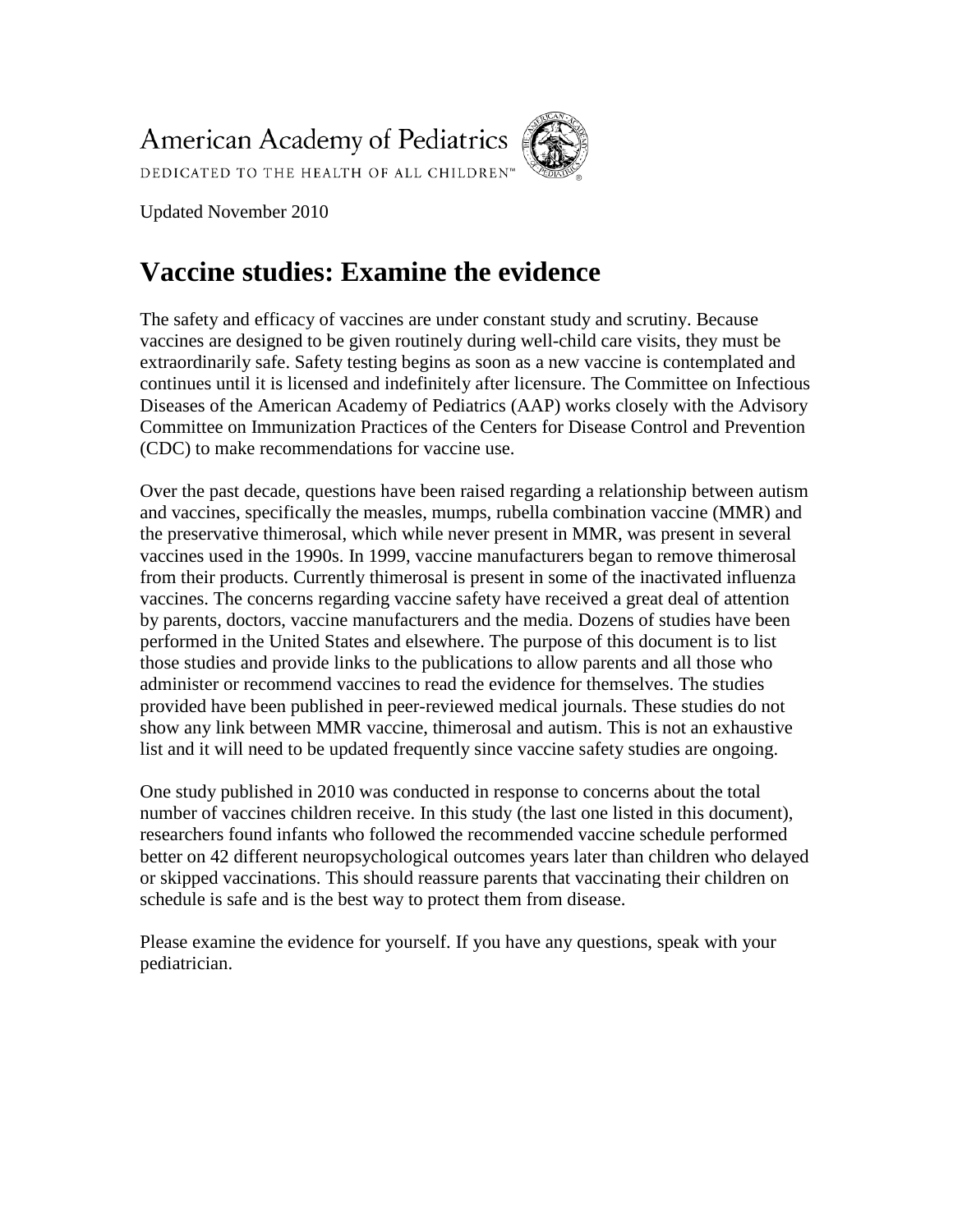# **Studies looking at measles, mumps and rubella (MMR) vaccine:**

# **Lack of Association Between Measles-Mumps-Rubella Vaccination and Autism in Children: A Case-Control Study**

Budzyn D, et al. *The Pediatric Infectious Disease Journal.* Vol. 29, No. 5, May 2010

Researchers in Poland compared vaccination history and autism diagnosis in 96 children with autism, ages 2 to 15, as well as 192 children in a control group. For children diagnosed before a diagnosis of autism, the autism risk was lower in children who received MMR vaccine than in nonvaccinated children. A similar result was achieved for the single-antigen measles vaccine.

**AUTHOR CONCLUSION:** The study provides evidence against the association of autism with either MMR or a single measles vaccine.

<http://www.ncbi.nlm.nih.gov/pubmed/19952979>

## **Lack of Association between Measles Virus Vaccine and Autism with Enteropathy: A Case-Control Study**

Hornig M et al., *PLoS ONE* 2008, 3(9): e3140 doi:10.1371/journal.pone.0003140

Researchers looked for measles virus in the guts of 25 children with both autism and gastrointestinal disorders, and another 13 children with the same gastrointestinal disorders but no autism. The virus was detected in one child from each group.

AUTHOR CONCLUSION: This study provides strong evidence against association of autism with persistent measles virus RNA in the gastrointestinal tract or with measles, mumps and rubella (MMR) vaccine exposure.

<http://www.plosone.org/article/info%3Adoi%2F10.1371%2Fjournal.pone.0003140>

#### **Measles Vaccination and Antibody Response in Autism Spectrum Disorders**

Baird G et al., *Archives of Disease in Childhood* 2008; 93(10):832-7

Case-control study of 98 vaccinated children aged 10-12 years in the UK with autism spectrum disorder (ASD) and two control groups of similar age: 52 children with special educational needs but no ASD and 90 children in the typically developing group. No difference was found between cases and controls for measles antibody response. There was no dose-response relationship between autism symptoms and antibody concentrations.

AUTHOR CONCLUSION: No association between measles vaccination and ASD was shown.

<http://tinyurl.com/dn6yy8>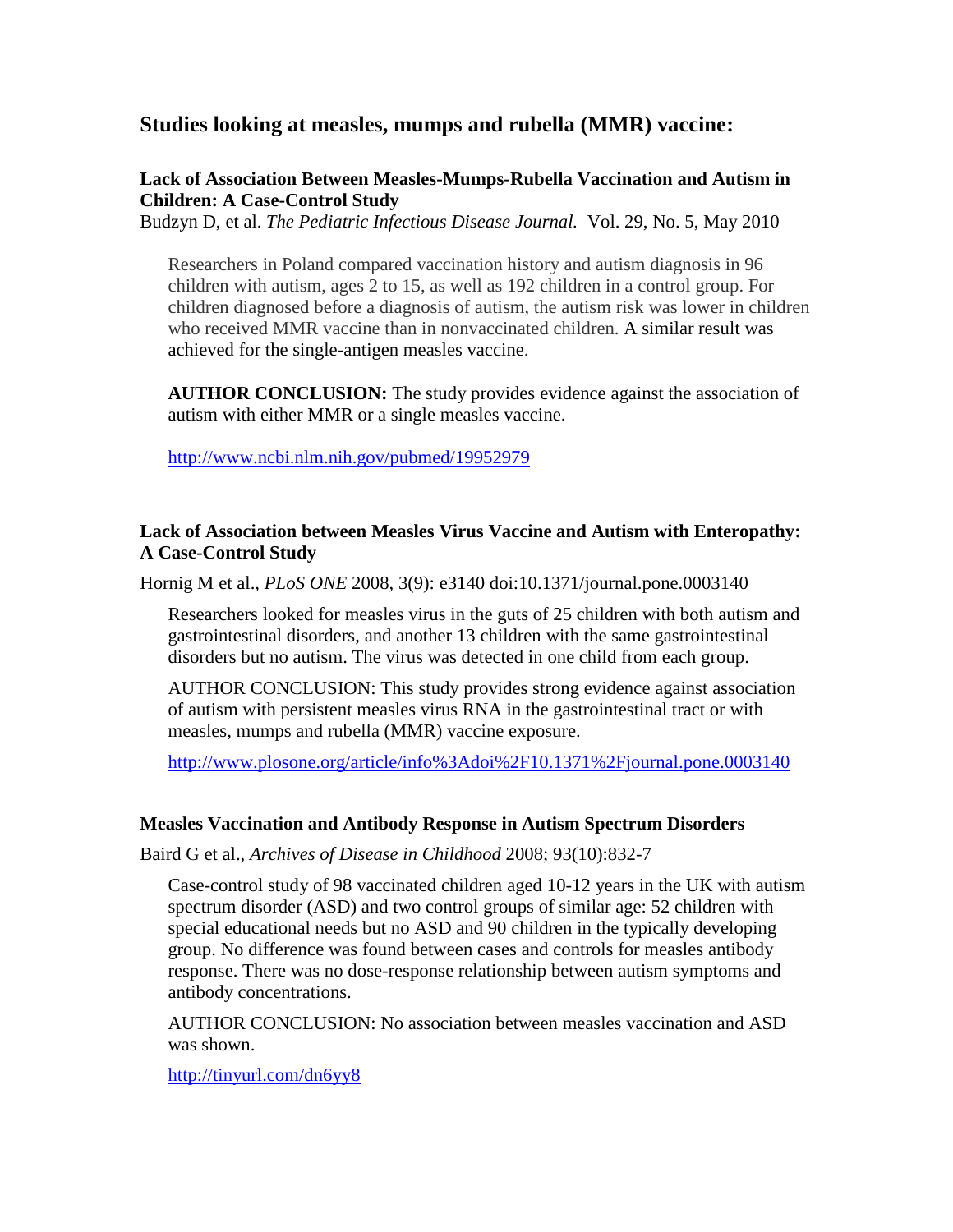## **MMR-Vaccine and Regression in Autism Spectrum Disorders: Negative Results Presented from Japan**

Uchiyama T et al. *Journal of Autism and Developmental Disorders,* 2007; 37(2):210-7

Study of 904 patients with Autism Spectrum Disorders (ASD). During the period of measles, mumps and rubella vaccine (MMR) usage, no significant difference was found in the incidence of regression between MMR-vaccinated children and nonvaccinated children. Among the proportion and incidence of regression across the three MMR-program-related periods (before, during and after MMR usage), no significant difference was found between those who had received MMR and those who had not. Moreover, the incidence of regression did not change significantly across the three periods.

AUTHOR CONCLUSION: The data do not support an association between MMR and autism.

http://tinyurl.com/6c6o4r

## **No Evidence of Persisting Measles Virus in Peripheral Blood Mononuclear Cells from Children with Autism Spectrum Disorder**

D'Souza Y et al. *Pediatrics* 2006; 118(4):1664-75

Peripheral blood mononuclear cells were isolated from 54 children with Autism Spectrum Disorders (ASD) and 34 developmentally normal children, and up to 4 realtime polymerase chain reaction assays and 2 nested polymerase chain reaction assays were performed. No sample from either ASD or control groups was found to contain nucleic acids from any measles virus gene. In the nested polymerase chain reaction and in-house assays, none of the samples yielded positive results. Furthermore, there was no difference in anti-measles antibody titers between the autism and control groups.

AUTHOR CONCLUSION: There is no evidence of measles virus persistence in the peripheral blood mononuclear cells of children with ASD.

<http://tinyurl.com/dcb79o>

#### **Immunizations and Autism: A Review of the Literature**

Doja A, Roberts W. *The Canadian Journal of Neurological Sciences* 2006; 33(4):341-6

Literature review found very few studies supporting an association between vaccines and autism, with the overwhelming majority showing no causal association between the measles, mumps and rubella (MMR) vaccine and autism. The vaccine preservative thimerosal has alternatively been hypothesized to have a possible causal role in autism. No convincing evidence was found to support an association between the vaccine preservative thimerosal and autism, nor for the use of chelation therapy in autism.

AUTHOR CONCLUSION: With decreasing uptake of immunizations in children and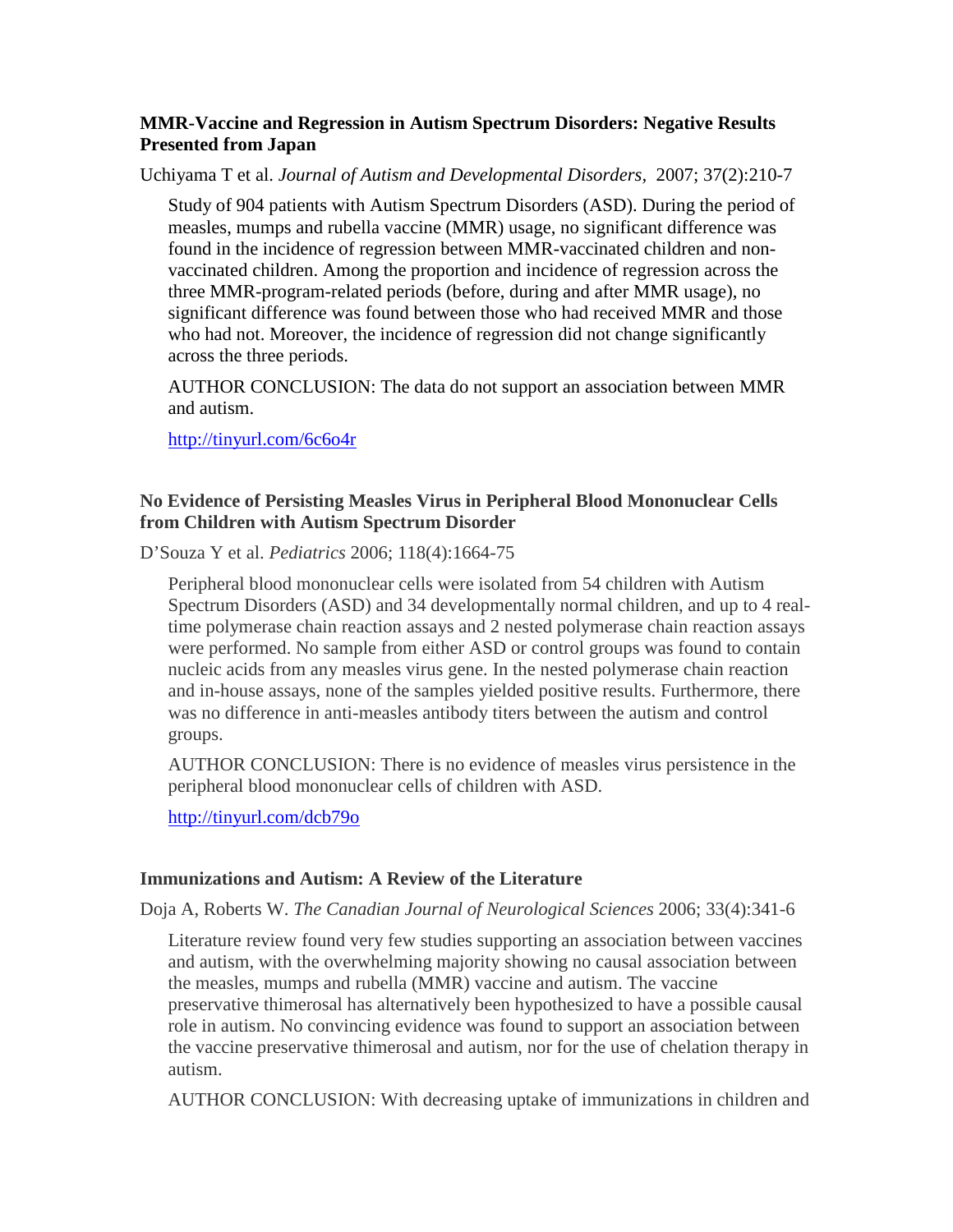the inevitable occurrence of measles outbreaks, it is important that clinicians be aware of the literature concerning vaccinations and autism so that they may have informed discussions with parents and caregivers.

http://tinyurl.com/ddnqq7

## **Pervasive Developmental Disorders in Montreal and Quebec, Canada: Prevalence and Links with Immunizations**

Fombonne E et al. *Pediatrics*. 2006; 118(1):e139-50

Study of thimerosal and measles, mumps and rubella (MMR) vaccine uptake in 28,000 Canadian children born between 1987 and 1998, of whom 180 were identified with a pervasive developmental disorder.

AUTHOR CONCLUSION: The data rule out an association between pervasive developmental disorder and either high levels of ethyl mercury exposure comparable with those experienced in the United States in the 1990s or 1- or 2-dose MMR vaccinations.

<http://tinyurl.com/5c27nu>

## **Is there a 'regressive phenotype' of Autism Spectrum Disorder associated with the measlesmumps-rubella vaccine? A CPEA Study**

Richler et al. *Journal of Autism and Developmental Disorders.* 2006

A multi-site study of 351 children with Autism Spectrum Disorders (ASD) and 31 typically developing children used caregiver interviews to describe the children's early acquisition and loss of social-communication milestones. For the majority of children with ASD who had experienced a regression, pre-loss development was clearly atypical.

AUTHOR CONCLUSION: No evidence that onset of autistic symptoms or of regression was related to measles, mumps and rubella vaccination.

<http://tinyurl.com/66gtk2>

#### **Relationship between MMR Vaccine and Autism**

Klein KC, Diehl EB. *The Annals of Pharmacotherapy.* 2004; 38(7-8):1297-300

Ten articles that specifically evaluated the possible relationship between the measles, mumps and rubella (MMR) vaccine and autism were identified. Review articles, commentaries, and evaluations of a link between gastrointestinal symptoms in autistic children and MMR immunization were excluded.

AUTHOR CONCLUSION: Based upon the current literature, it appears that there is no relationship between MMR vaccination and the development of autism.

<http://tinyurl.com/chdjrk>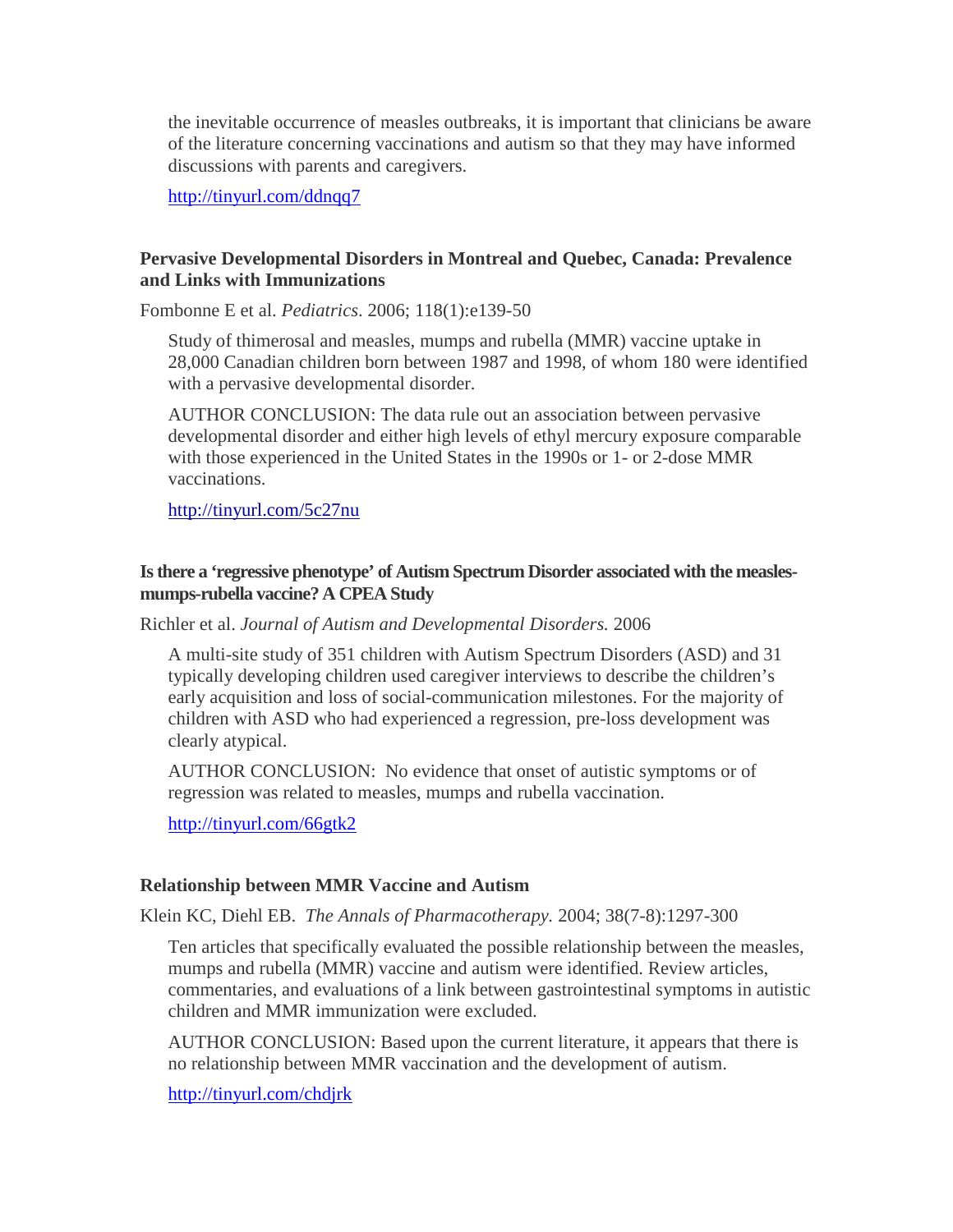#### **Immunization Safety Review: Vaccines and Autism**

Institute of Medicine, The National Academies Press: 2004

The IOM's Committee on Immunization Safety Review was convened in the fall of 2000 to provide an independent review of increasingly prominent vaccine safety concerns. The 15 committee members with expertise in pediatrics, internal medicine, immunology, neurology, infectious diseases, epidemiology, biostatistics, public health, risk perception, decision analysis, nursing, genetics, ethics and health communications analyzed over 200 relevant studies.

AUTHOR CONCLUSION: The committee rejected a causal relationship between the MMR vaccine and autism as well as a causal relationship between thimerosalcontaining vaccines and autism.

[http://books.nap.edu/catalog.php?record\\_id=10997#description](http://books.nap.edu/catalog.php?record_id=10997#description)

## **No effect of MMR withdrawal on the incidence of autism: a total population study**

Honda H et al**,** *Journal of Child Psychology and Psychiatry* 2005 June; 46(6):572-9

Study examined incidence of Autism Spectrum Disorders (ASD) to age 7 for children born between 1988 and 1996 in Yokohama, Japan. The measles, mumps and rubella (MMR) vaccination rate in Yokohama declined significantly in the birth cohorts of years 1988-92, and no MMR vaccines were administered in 1993 or thereafter. In contrast, cumulative incidence of ASD up to age 7 increased significantly in the birth cohorts of years 1988 through 1996 and most notably rose dramatically beginning with the birth cohort of 1993.

AUTHOR CONCLUSION: MMR vaccination is not likely to be a main cause of ASD, and cannot explain the rise over time in the incidence of ASD. Withdrawal of MMR in countries where it is still being used cannot be expected to lead to a reduction in the incidence of ASD.

http://tinyurl.com/d8f3lg

#### **No evidence for links between autism, MMR and measles virus**

Chen W et al, *Psychological Medicine* 2004 April;34(3):543-53

Study compared 2,407 persons with autism born between 1959 and 1993; to 4,640 Down syndrome subjects born between 1966 and 1993.

AUTHOR CONCLUSION: No increased risk of autism was found following exposures to wild measles and vaccinations with monovalent measles, and Urabe or Jeryl-Lynn variants of measles, mumps and rubella (MMR) vaccine.

<http://tinyurl.com/5msou2>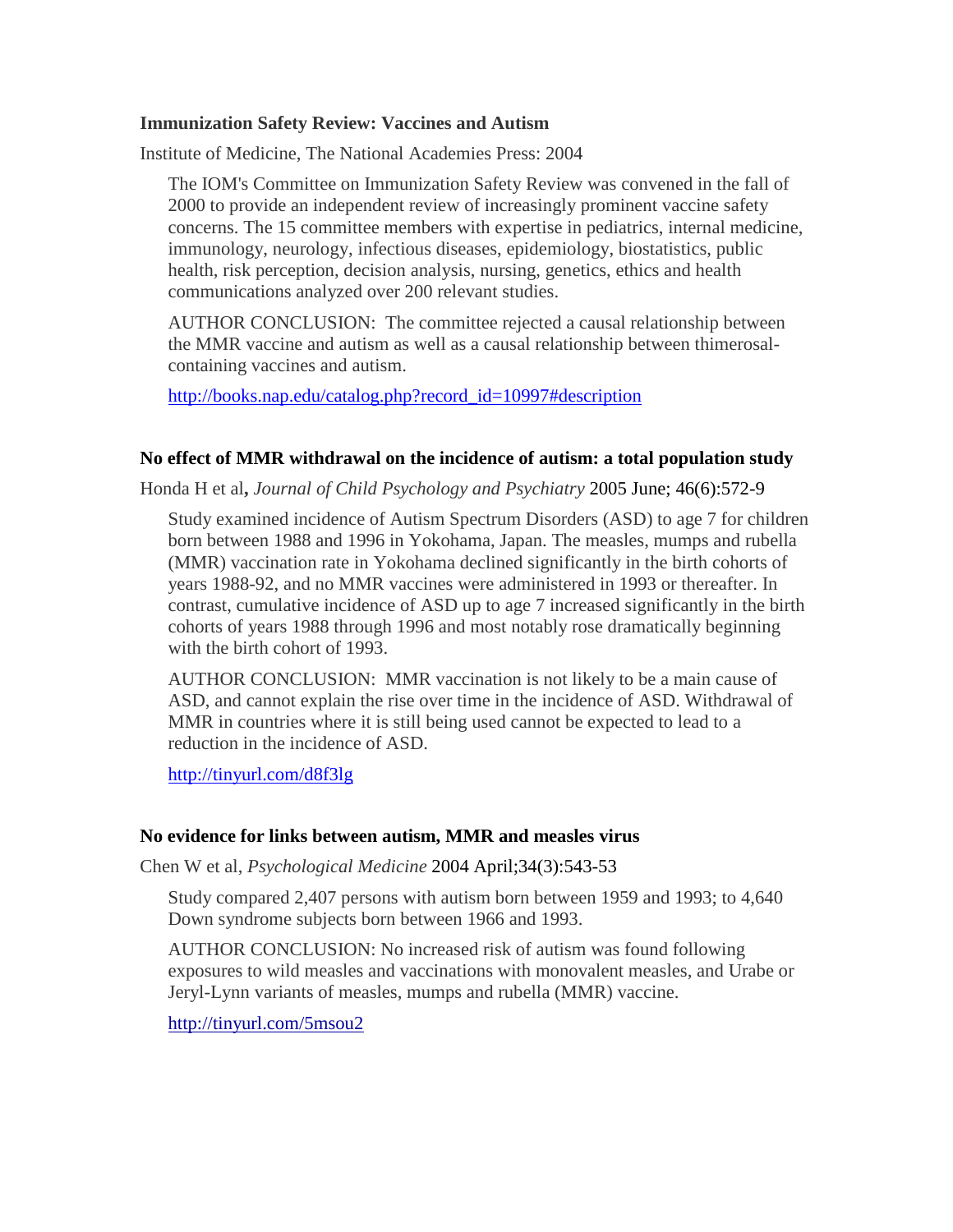## **Age at First Measles-Mumps-Rubella Vaccination in Children with Autism and School-Matched Control Subjects: A Population-Based Study in Metropolitan Atlanta**

DeStefano F et al. *Pediatrics* 2004; 113(2): 259-66

Study compared ages at first measles, mumps and rubella (MMR) vaccination between children with autism and children who did not have autism in the total population and in selected subgroups, including children with regression in development.

AUTHOR CONCLUSION: Similar proportions of case and control children were vaccinated by the recommended age or shortly after (ie, before 18 months) and before the age by which atypical development is usually recognized in children with autism (ie, 24 months).

<http://pediatrics.aappublications.org/cgi/content/abstract/113/2/259>

## **MMR Vaccination and Pervasive Developmental Disorders: A Case-Control Study**

Smeeth L et al. *Lancet* 2004; 364(9438):963-9

Matched case-control of 1,295 people born in 1973 or later who had first recorded diagnosis of pervasive developmental disorder while registered with a contributing general practice between 1987 and 2001. Controls (4,469) were matched on age, sex and general practice. 1,010 cases (78.1%) had measles, mumps and rubella (MMR) vaccination recorded before diagnosis, compared with 3,671 controls (82.1%) before the age at which their matched case was diagnosed,

AUTHOR CONCLUSION: Data suggest that MMR vaccination is not associated with an increased risk of pervasive developmental disorders.

<http://tinyurl.com/8wlhfj>

# **Prevalence of Autism and Parentally Reported Triggers in a North East London Population**

Lingam R et al. *Archives of Disease in Childhood.* 2003; 88(8):666-70

Study of reported age of onset of Autism Spectrum Disorder (ASD) among 567 children in northeast London born between 1979 and 1998. The age at diagnosis of ASD was estimated to have decreased per five-year period since 1983, by 8.7% for childhood autism and by 11.0% for atypical autism.

AUTHOR CONCLUSION: The data suggest that a rise in autism prevalence was likely due to factors such as increased recognition, a greater willingness on the part of educators and families to accept the diagnostic label, and better recording systems. The proportion of parents attributing their child's autism to MMR appears to have increased since August 1997.

<http://adc.bmj.com/cgi/content/abstract/88/8/666>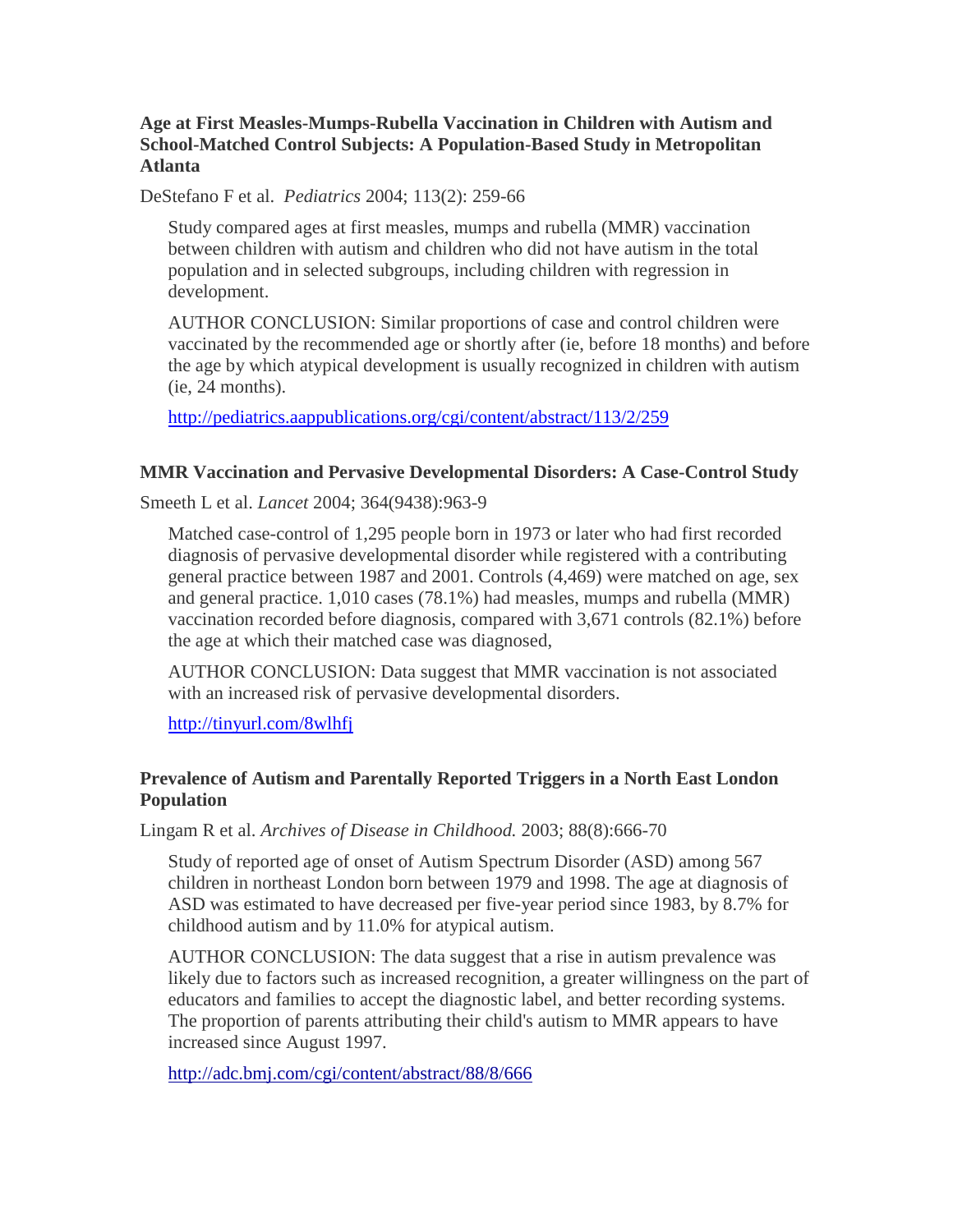## **A Population-Based Study of Measles, Mumps, and Rubella Vaccination and Autism**

Madsen KM et al. *New England Journal of Medicine.* 2002; 347(19):1477-82

Compared relative risk of Autism Spectrum Disorder (ASD) in children vaccinated with measles, mumps and rubella (MMR) vaccine and unvaccinated children born in Denmark between 1991 and 1998. Of the 537,303 children in the cohort, 82% had received the MMR vaccine. Researchers identified 316 children with a diagnosis of autism and 422 with a diagnosis of other ASDs. There was no association between the age at the time of vaccination, the time since vaccination, or the date of vaccination and the development of autism.

AUTHOR CONCLUSION: This study provides strong evidence against the hypothesis that MMR vaccination causes autism.

<http://tinyurl.com/5eob5k>

#### **Neurologic Disorders after Measles-Mumps-Rubella Vaccination**

Makela A et al. *Pediatrics.* 2002; 110:957-63

Study of 535,544 1- to 7-year-old children who were vaccinated between November 1982 and June 1986 in Finland.

AUTHOR CONCLUSION: Data do not support an association between measles, mumps and rubella (MMR) vaccination and encephalitis, aseptic meningitis or autism.

<http://tinyurl.com/6ybfjr>

# **Relation of Childhood Gastrointestinal Disorders to Autism: Nested Case Control Study Using Data from the UK General Practice Research Database**

Black C et al. *British Medical Journal.* 2002; 325:419-21

Nested case control study of 96 children diagnosed with autism and 449 controls. The estimated odds ratio for a history of gastrointestinal disorders among children with autism compared with children without autism was 1.0 (95% confidence interval 0.5 to 2.2).

AUTHOR CONCLUSION: No evidence was found that children with autism were more likely than children without autism to have had defined gastrointestinal disorders at any time before their diagnosis of autism.

<http://tinyurl.com/csudoy>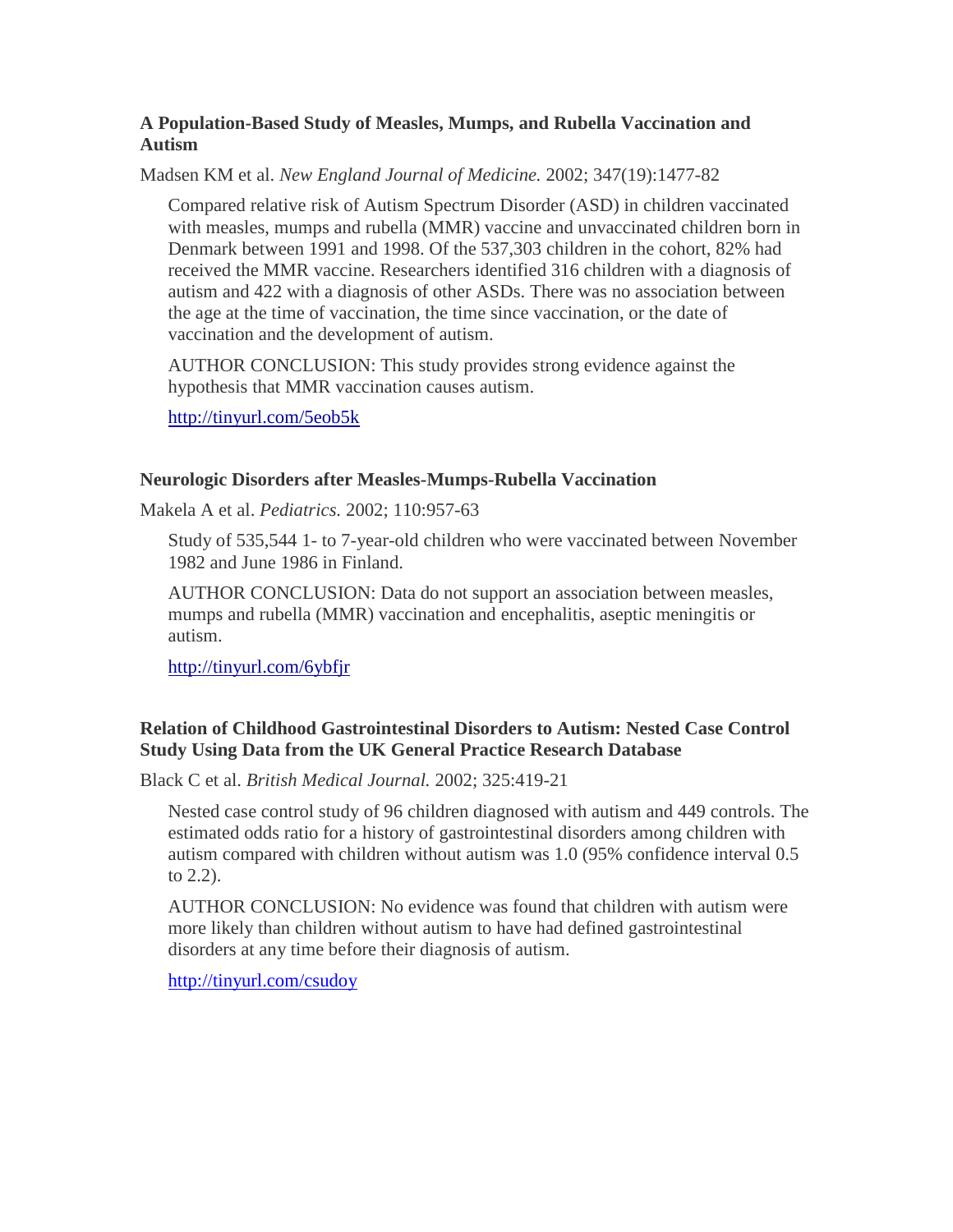#### **Measles, Mumps, and Rubella Vaccination and Bowel Problems or Developmental Regression in Children with Autism: Population Study**

Taylor B et al. *British Medical Journal.* 2002; 324(7334):393-6

Population study of 278 children with core autism and 195 with atypical autism, born between 1979 and 1998. The proportion of children with developmental regression (25% overall) or bowel symptoms (17%) did not change significantly during the 20 years from 1979, a period which included the introduction of measles, mumps and rubella (MMR) vaccination in October 1988.

AUTHOR CONCLUSION: Data provide no support for an MMR associated "new variant" form of autism with developmental regression and bowel problems, and further evidence against involvement of MMR vaccine in the initiation of autism.

<http://tinyurl.com/6oqsfc>

## **No Evidence for a New Variant of Measles-Mumps-Rubella-Induced Autism**

Fombonne E et al. *Pediatrics.* 2001;108(4):E58

Study compared 96 children with a pervasive developmental disorder (PDD) born between 1992 and 1995 and who had received the measles, mumps and rubella (MMR) vaccine, to PDD patients who did not receive MMR.

AUTHOR CONCLUSION: No evidence was found to support a distinct syndrome of MMR-induced autism or of "autistic enterocolitis." These results add to the largescale epidemiologic studies that all failed to support an association between MMR and autism at population level. These findings do not argue for changes in current immunization programs and recommendations.

[http://tinyurl.com/5adckj](http://www.ncbi.nlm.nih.gov/pubmed/11581466?ordinalpos=1&itool=EntrezSystem2.PEntrez.Pubmed.Pubmed_ResultsPanel.Pubmed_DiscoveryPanel.Pubmed_Discovery_RA&linkpos=2&log$=relatedarticles&logdbfrom=pubmed)

# **Measles-Mumps-Rubella and Other Measles-Containing Vaccines Do Not Increase the Risk for Inflammatory Bowel Disease: A Case-Control Study from the Vaccine Safety Datalink Project**

Davis RL et al. *Archives of Pediatric and Adolescent Medicine.* 2001;155(3):354-9

A case control study of 155 persons with inflammatory bowel disease with up to five controls each. Neither past vaccination nor age at vaccination with other MCV was associated with increased risk for Crohn's disease, ulcerative colitis, or IBD. Risk for Crohn's disease, ulcerative colitis, or IBD was not elevated in the time immediately following vaccination with either vaccine.

AUTHOR CONCLUSION: Vaccination with MMR or other MCV, or the timing of vaccination early in life, did not increase the risk for IBD.

<http://archpedi.ama-assn.org/cgi/content/abstract/155/3/354>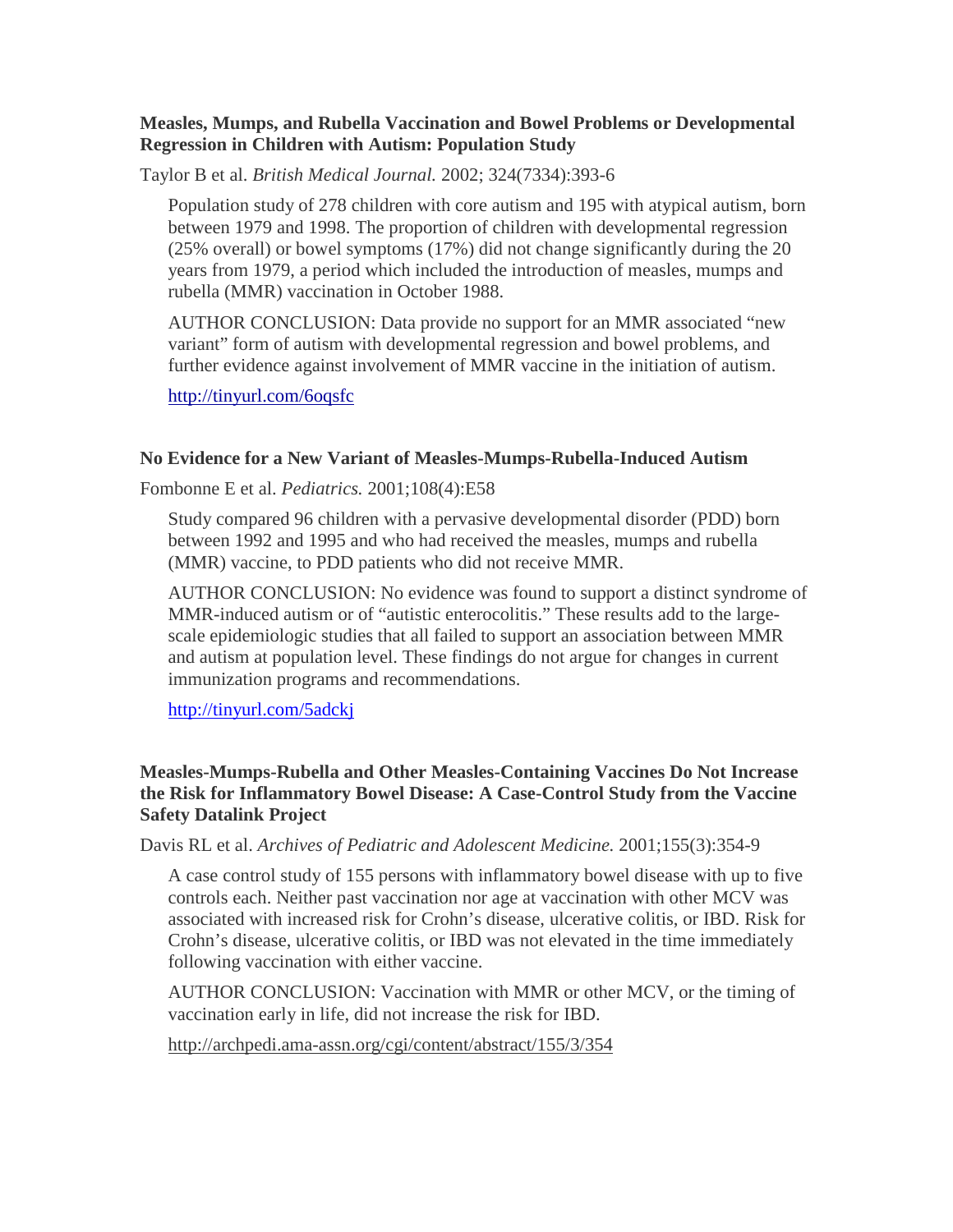#### **Time Trends in Autism and in MMR Immunization Coverage in California**

Dales L et al. *Journal of the American Medical Association.* 2001; 285(9):1183-5

Scientists looked for correlation between increases in the rate of autism diagnoses and increases in the rate of measles, mumps and rubella (MMR) vaccination in children born between 1980 and 1994.

AUTHOR CONCLUSION: These data do not suggest an association between MMR immunization among young children and an increase in autism occurrence.

<http://jama.ama-assn.org/cgi/content/abstract/285/9/1183>

#### **MMR and autism: further evidence against a causal association**

Farrington CP, et al. *Vaccine.* 2001; Jun 14; 19(27):3632-5

Data from an earlier measles, mumps and rubella (MMR) vaccine study (Taylor et al, 2000) were reanalyzed to test a second hypothesis.

AUTHOR CONCLUSION: Results provide further evidence against a causal association between MMR vaccination and autism.

<http://tinyurl.com/5lb3w7>

#### **Mumps, Measles, and Rubella Vaccine and the Incidence of Autism Recorded by General Practitioners: A Time Trend Analysis**

Kaye JA et al. *British Medical Journal.* 2001; 322:460-63

Study compared prevalence of measles, mumps and rubella (MMR) vaccination among children in the United Kingdom to rising prevalence of autism diagnoses for children.

AUTHOR CONCLUSION: The data provide evidence that no correlation exists between the prevalence of MMR vaccination and the rapid increase in the risk of autism over time.

<http://www.bmj.com/cgi/content/full/322/7284/460>

## **Further Evidence of the Absence of Measles Virus Genome Sequence in Full Thickness Intestinal Specimens from Patients with Crohn's Disease**

Afzal MA, et al. *Journal of Medical Virology.* 2000; 62(3):377-82

Study of specimens of macroscopically inflamed and normal intestine along with mesenteric lymph nodes from patients with Crohn's disease. None of the samples examined gave any evidence of the persistence of measles virus in the intestine of Crohn's disease patients.

AUTHOR CONCLUSION: The study supports previous findings produced by this laboratory and others using highly sensitive measles virus specific PCR diagnostic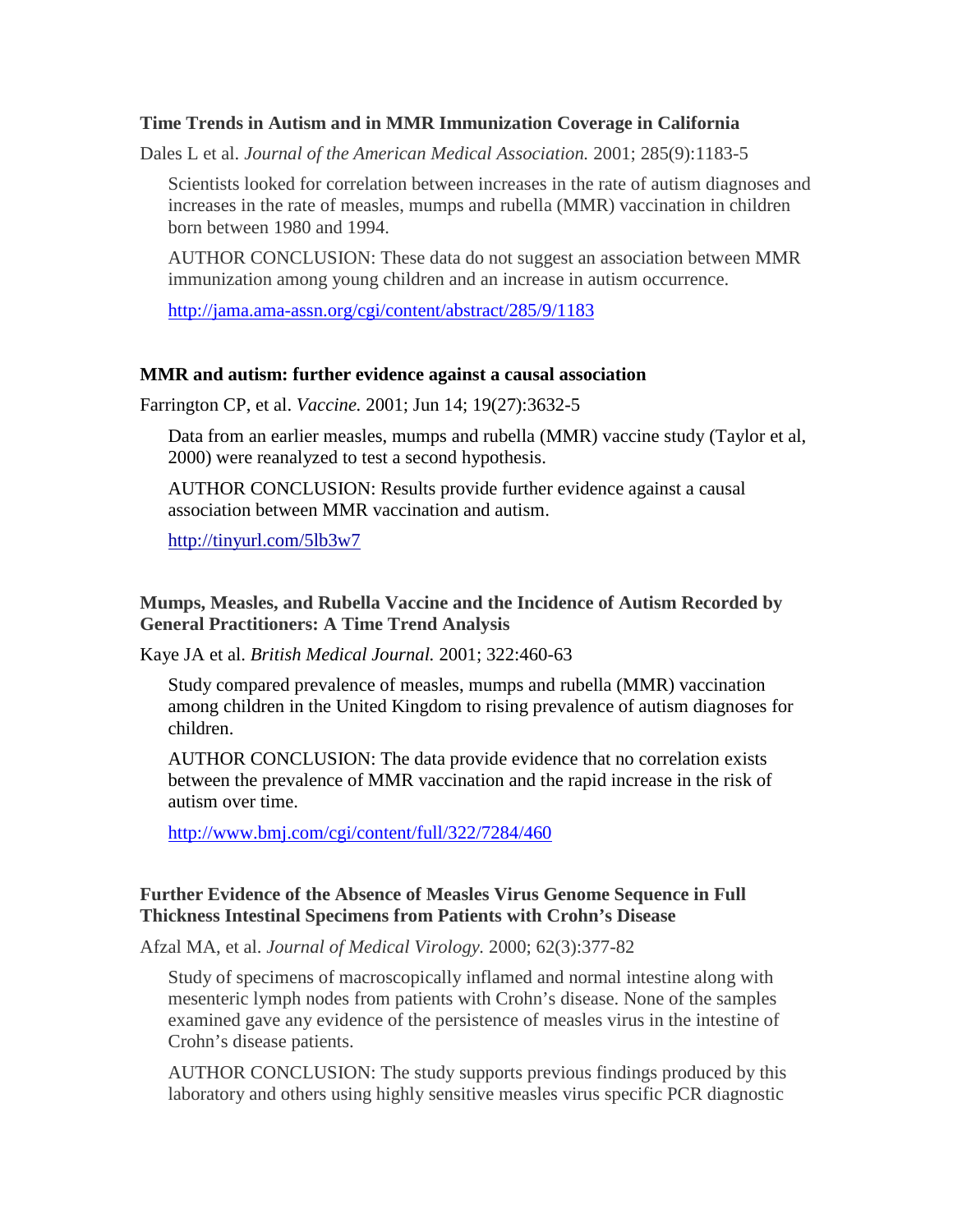technology.

<http://tinyurl.com/aoec5b>

## **Absence of Detectable Measles Virus Genome Sequence in Inflammatory Bowel Disease Tissues and Peripheral Blood Lymphocytes**

Afzal MA et al. *Journal of Medical Virology.* 1998; 55(3):243-9

Study looked for measles virus in 93 colonoscopic biopsies and 31 peripheral blood lymphocyte preparations, examined and obtained from patients with inflammatory bowel disease (IBD) and noninflammatory controls.

AUTHOR CONCLUSION: Measles virus was not detected using this method.

[http://www.ncbi.nlm.nih.gov/pubmed/9624614?ordinalpos=4&itool=EntrezSystem2.](http://www.ncbi.nlm.nih.gov/pubmed/9624614?ordinalpos=4&itool=EntrezSystem2.PEntrez.Pubmed.Pubmed_ResultsPanel.Pubmed_DefaultReportPanel.Pubmed_RVDocSum) [PEntrez.Pubmed.Pubmed\\_ResultsPanel.Pubmed\\_DefaultReportPanel.Pubmed\\_RVDo](http://www.ncbi.nlm.nih.gov/pubmed/9624614?ordinalpos=4&itool=EntrezSystem2.PEntrez.Pubmed.Pubmed_ResultsPanel.Pubmed_DefaultReportPanel.Pubmed_RVDocSum) [cSum](http://www.ncbi.nlm.nih.gov/pubmed/9624614?ordinalpos=4&itool=EntrezSystem2.PEntrez.Pubmed.Pubmed_ResultsPanel.Pubmed_DefaultReportPanel.Pubmed_RVDocSum)

# **Autism and Measles, Mumps, and Rubella Vaccine: No Epidemiological Evidence for a Causal Association**

Taylor B et al. *Lancet.* 1999;353 (9169):2026-9

Researchers looked for a change in trend in incidence or age at diagnosis associated with the introduction of measles, mumps and rubella (MMR) vaccination to the United Kingdom in 1988. The study identified 498 cases of autism (261 of core autism, 166 of atypical autism, and 71 of Asperger syndrome) in children born in the UK since 1979. There was a steady increase in cases by year of birth with no sudden "step-up" or change in the trend line after the introduction of MMR vaccination. There was no difference in age at diagnosis between the cases vaccinated before or after 18 months of age and those never vaccinated. There was no temporal association between onset of autism within 1 or 2 years after vaccination with MMR. Developmental regression was not clustered in the months after vaccination.

AUTHOR CONCLUSION: Data do not support a causal association between MMR vaccine and autism. If such an association occurs, it is so rare that it could not be identified in this large regional sample.

<http://tinyurl.com/5bgvwg>

# **No Evidence for Measles, Mumps, and Rubella Vaccine-Associated Inflammatory Bowel Disease or Autism in a 14-year Prospective Study**

Peltola H et al. *Lancet.* 1998; 351:1327-8

Prospective study of 3 million adverse events in temporal relation to MMR vaccine. A form was filled and posted to the data collectors, followed by another form with further information 2-3 weeks later. Researchers traced subjects who developed gastrointestinal symptoms or signs lasting 24 hours or more at any time after MMR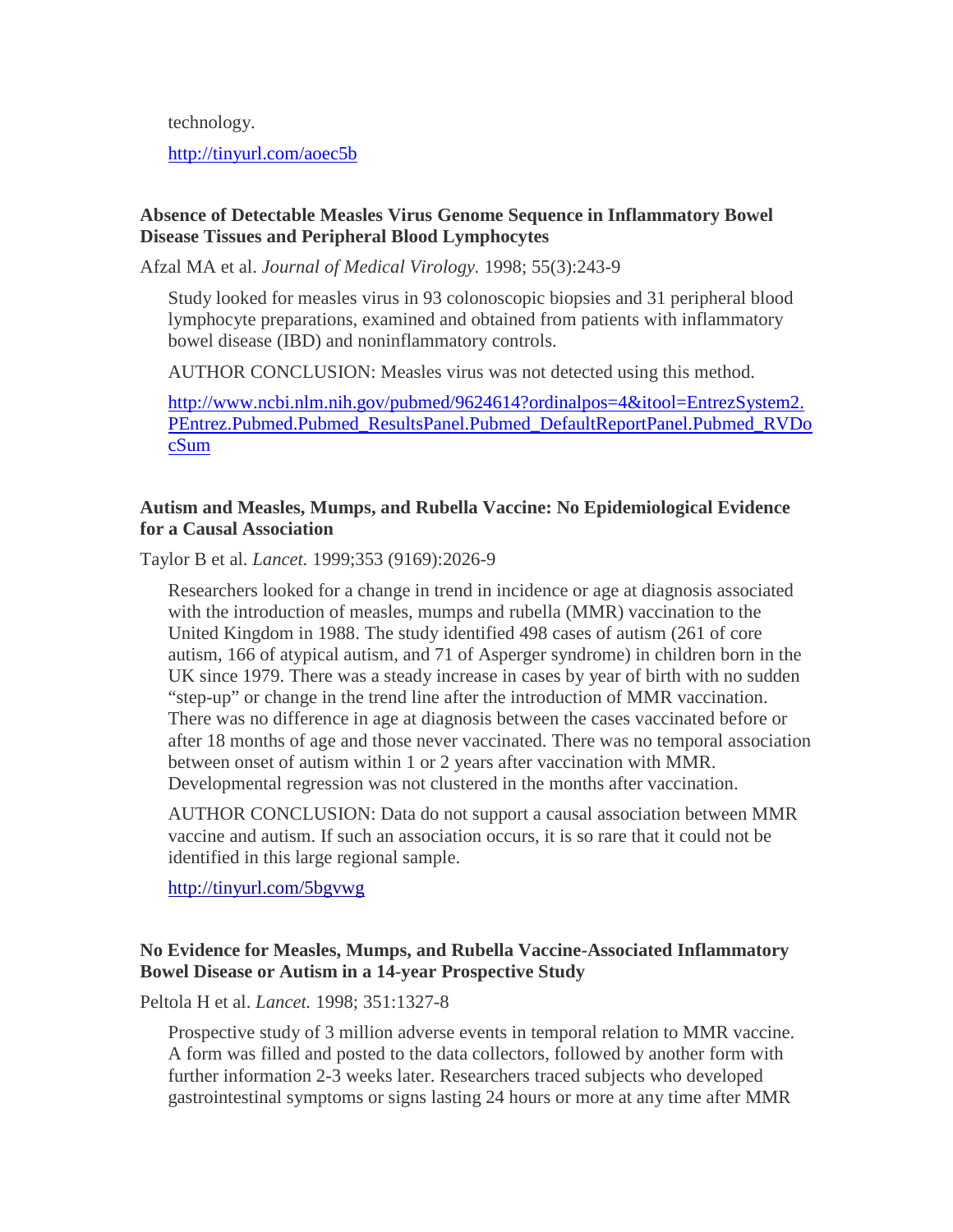vaccination (apart from within the first hour). Researchers also checked hospital and health center records or interviewed the local public-health nurses.

AUTHOR CONCLUSION: Over a decade's effort to detect all severe adverse events associated with MMR vaccine could find no data supporting the hypothesis that it would cause pervasive developmental disorder or inflammatory bowel disease.

[http://www.freenetpages.co.uk/hp/gingernut/lancet/Finland%20May%201998.pdf](http://www.freenetpages.co.uk/hp/gingernut/lancet/Finland May 1998.pdf)

## **Exposure to Measles in Utero and Crohn's Disease: Danish Register Study**

Nielsen LL et al. *British Medical Journal.* 1998; 316(7126):196-7

Investigators identified 472 women aged 15 to 43 years who had been admitted with measles between 1915 and 1966. Thirty-three were pregnant: 11 developed measles during the first trimester, 9 during the second, 6 during the third, and 9 had exanthema less than 14 days after delivery. Of the 26 offspring identified (including one set of twins), four died, one in infancy. The diagnoses of the other three, who died as adults, did not suggest inflammatory bowel disease. Among individuals still alive (median age 51.4 (36-79) years) none were registered as having Crohn's disease or inflammatory bowel disease.

AUTHOR CONCLUSION: Exposure to measles in utero does not seem to be strongly associated with the development of Crohn's disease later in life.

[http://www.bmj.com/cgi/content/short/316/7126/196](http://www.ncbi.nlm.nih.gov/sites/entrez)

#### **U.S. Court of Federal Claims decision in Omnibus Autism Proceeding**

On Feb. 12, 2009, the "vaccine court" ruled in three test cases on the theory that MMR vaccine and the vaccine preservative thimerosal are linked to autism. The court found the scientific evidence is overwhelmingly contrary to this theory.

<http://www.uscfc.uscourts.gov/node/5026>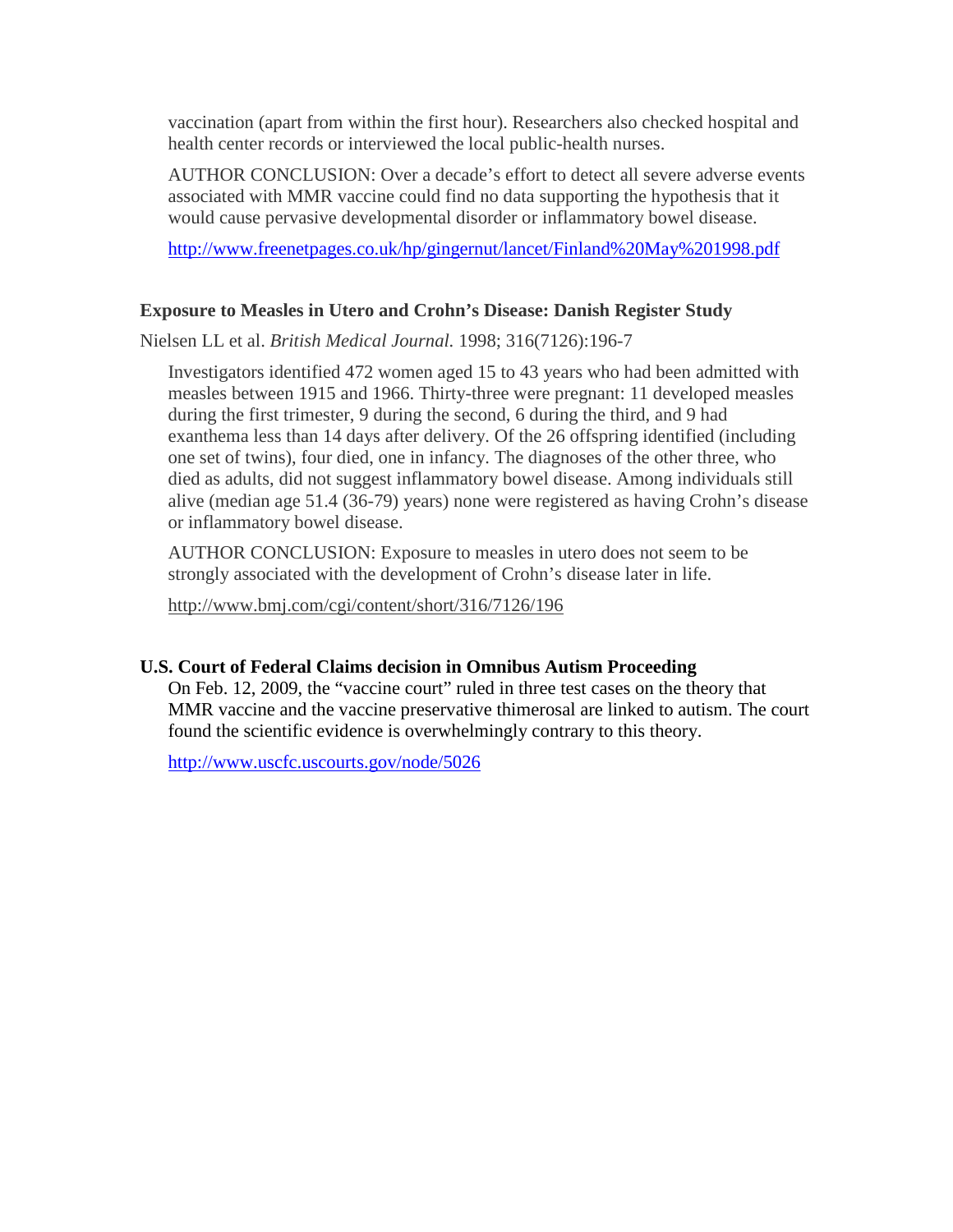# **Studies looking at thimerosal:**

#### **Prenatal and Infant Exposure to Thimerosal From Vaccines and Immunoglobulins and Risk of Autism**

Price C et al., *Pediatrics.* Vol. 126 No. 4 October 2010, pp. 656-664

Researchers reviewed managed care organization records and conducted interviews with the parents of 256 children who were verified to have ASD according to a standardized personal evaluation. Children with ASD were further categorized as having autistic disorder or ASD with regression. Another 752 children without autism, matched to the ASD children by birth year, gender and managed care organization, were also studied. For none of the autism outcomes was prenatal or early life receipt of thimerosal-containing vaccines and immunoglobulins significantly greater among children with ASD than among children without ASD.

AUTHOR CONCLUSION: These results add to the evidence that thimerosalcontaining vaccines do not increase the risk of autism.

<http://pediatrics.aappublications.org/cgi/content/full/126/4/656>

#### **Continuing increases in autism reported to California's developmental services system: mercury in retrograde**

Schechter and Grether, 2008, *Archives of General Psychiatry.* 65(1):19-24

Study analyzed autism client data from the California Department of Developmental Services between 1995 and 2007. Even though thimerosal was absent from scheduled childhood vaccines after 2002, cases of autism continued to climb quarter by quarter.

AUTHOR CONCLUSION: The California DDS data do not show any recent decrease in autism in California despite the exclusion of more than trace levels of thimerosal from nearly all childhood vaccines. The data do not support the hypothesis that exposure to thimerosal during childhood is a primary cause of autism.

[http://www.ncbi.nlm.nih.gov/pubmed/18180424?ordinalpos=44&itool=EntrezSystem](http://www.ncbi.nlm.nih.gov/pubmed/18180424?ordinalpos=44&itool=EntrezSystem2.PEntrez.Pubmed.Pubmed_ResultsPanel.Pubmed_DefaultReportPanel.Pubmed_RVDocSum) [2.PEntrez.Pubmed.Pubmed\\_ResultsPanel.Pubmed\\_DefaultReportPanel.Pubmed\\_RV](http://www.ncbi.nlm.nih.gov/pubmed/18180424?ordinalpos=44&itool=EntrezSystem2.PEntrez.Pubmed.Pubmed_ResultsPanel.Pubmed_DefaultReportPanel.Pubmed_RVDocSum) [DocSum](http://www.ncbi.nlm.nih.gov/pubmed/18180424?ordinalpos=44&itool=EntrezSystem2.PEntrez.Pubmed.Pubmed_ResultsPanel.Pubmed_DefaultReportPanel.Pubmed_RVDocSum)

## **Mercury Levels in Newborns and Infants After Receipt of Thimerosal-Containing Vaccines**

Pichichero, et al., *Pediatrics.* Vol. 121 No. 2, 2008, pp. e208-e214

Study assessed blood mercury levels of 216 healthy children prior to immunization with thimerosal-containing vaccines, and 12 hours to 30 days after. The blood mercury half-life was calculated to be 3.7 days and returned to prevaccination levels by day 30.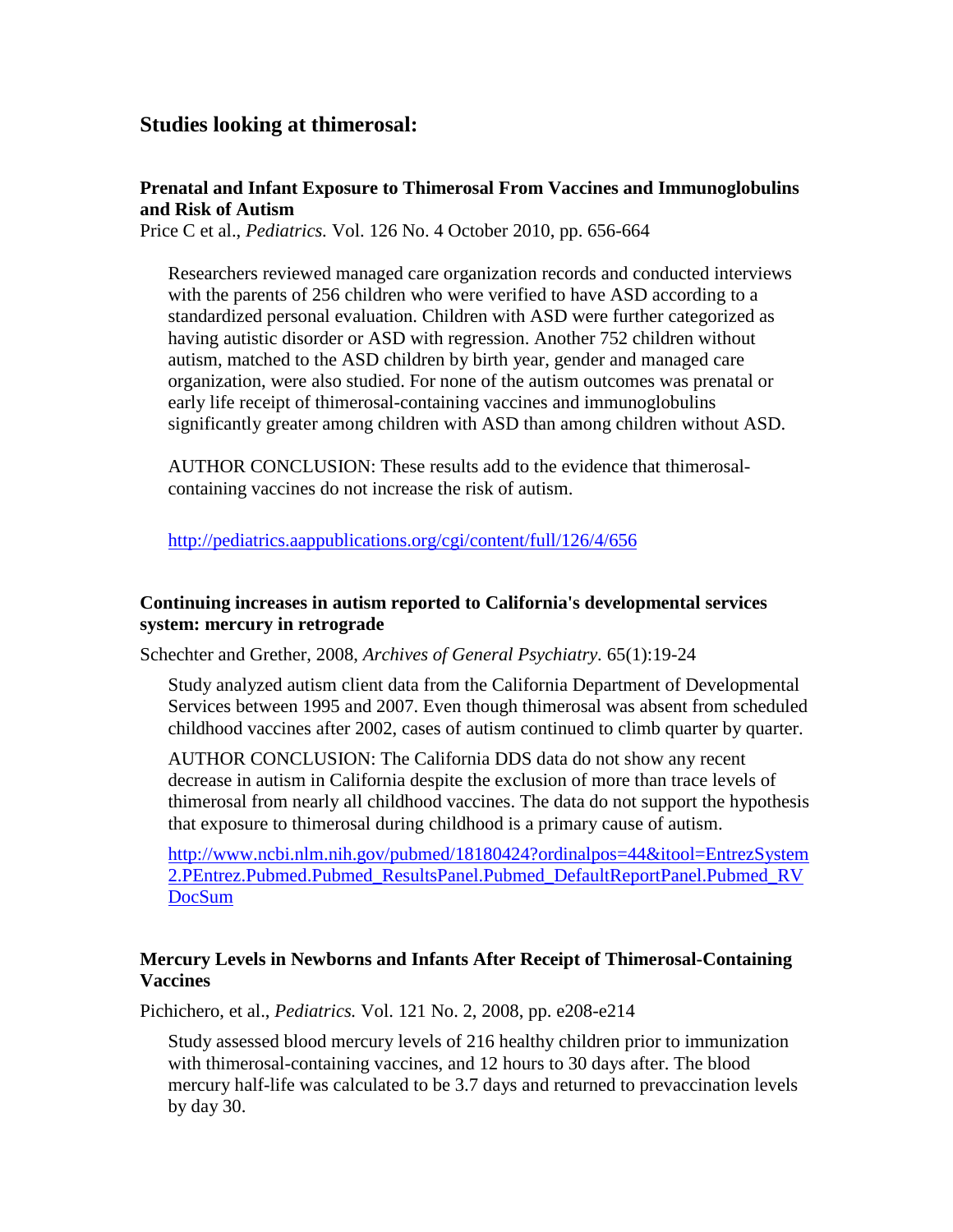AUTHOR CONCLUSION: The blood half-life of intramuscular ethyl mercury from thimerosal in vaccines in infants is substantially shorter than that of oral methyl mercury in adults. Increased mercury levels were detected in stools after vaccination, suggesting that the gastrointestinal tract is involved in ethyl mercury elimination. Because of the differing pharmacokinetics of ethyl and methyl mercury, exposure guidelines based on oral methyl mercury in adults may not be accurate for risk assessments in children who receive thimerosal-containing vaccines.

<http://pediatrics.aappublications.org/cgi/content/full/121/2/e208>

#### **Early Thimerosal Exposure and Neuropsychological Outcomes at 7 to 10 Years**

Thompson, et al. 2007, *New England Journal of Medicine*. 357:1281-1292

Study compared early exposure to thimerosal-containing vaccines to 42 neuropsychological outcomes in 1,047 children between the ages of 7 and 10 years. Exposure to mercury from thimerosal was determined from computerized immunization records, medical records, personal immunization records and parent interviews.

AUTHOR CONCLUSION: The study does not support a causal association between early exposure to mercury from thimerosal-containing vaccines and immune globulins and deficits in neuropsychological functioning at the age of 7 to 10 years.

[http://tinyurl.com/5ndvpe](http://www.ncbi.nlm.nih.gov/pubmed/17898097?ordinalpos=1&itool=EntrezSystem2.PEntrez.Pubmed.Pubmed_ResultsPanel.Pubmed_DefaultReportPanel.Pubmed_RVDocSum)

## **Pervasive Developmental Disorders in Montreal, Quebec, Canada: Prevalence and Links With Immunizations**

Fombonne, et al., *Pediatrics*. Vol. 118 No. 1, 2006, pp. e139-e150

Quantified thimerosal and measles, mumps rubella (MMR) vaccine uptake in 28,000 Canadian children born between 1987 and 1998, of whom180 were identified with a pervasive developmental disorder.

AUTHOR CONCLUSION: The data rule out an association between pervasive developmental disorder and either high levels of ethyl mercury exposure comparable with those experienced in the United States in the 1990s or 1- or 2-dose measlesmumps-rubella vaccinations.

[http://tinyurl.com/5c27nu](http://www.ncbi.nlm.nih.gov/pubmed/16818529?ordinalpos=3&itool=EntrezSystem2.PEntrez.Pubmed.Pubmed_ResultsPanel.Pubmed_DefaultReportPanel.Pubmed_RVDocSum)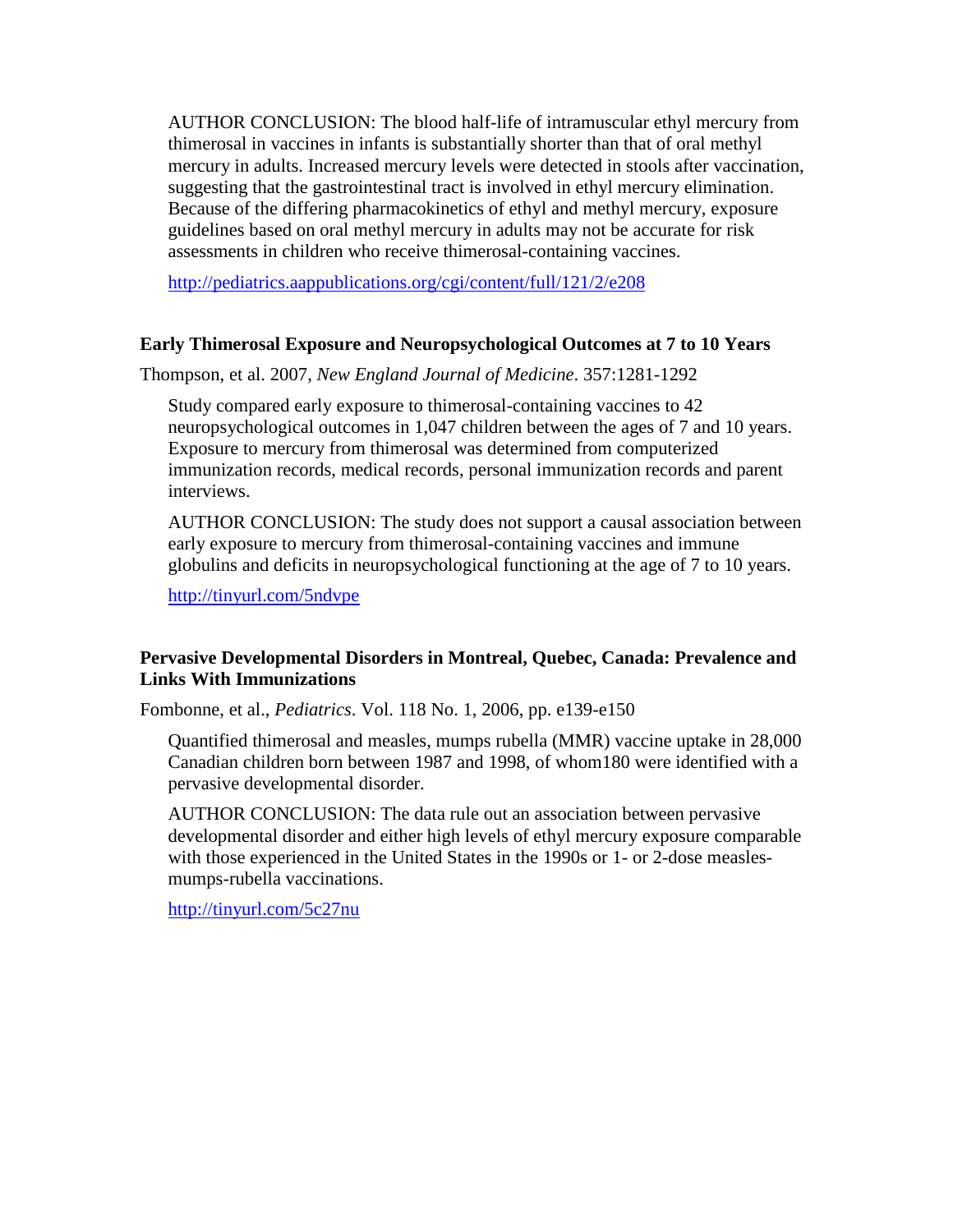#### **Immunization Safety Review: Vaccines and Autism**

Institute of Medicine, The National Academies Press: 2004

The IOM's Committee on Immunization Safety Review was convened in the fall of 2000 to provide an independent review of increasingly prominent vaccine safety concerns. The 15 committee members with expertise in pediatrics, internal medicine, immunology, neurology, infectious diseases, epidemiology, biostatistics, public health, risk perception, decision analysis, nursing, genetics, ethics and health communications analyzed over 200 relevant studies.

AUTHOR CONCLUSION: The committee rejected a causal relationship between the MMR vaccine and autism as well as a causal relationship between thimerosalcontaining vaccines and autism.

[http://books.nap.edu/catalog.php?record\\_id=10997#description](http://books.nap.edu/catalog.php?record_id=10997#description)

#### **Thimerosal Exposure in Infants and Developmental Disorders: A Retrospective Cohort Study in the United Kingdom Does Not Support a Causal Association**

Andrews N et al., *Pediatrics*. Vol. 114 No. 3, 2004, pp. 584-591

Study analyzed thimerosal exposure and possible development delays in 109,863 children born in the United Kingdom from 1988-97. Exposure was defined according to the number of DTP/DT doses received by 3 and 4 months of age and also the cumulative age-specific DTP/DT exposure by 6 months.

AUTHOR CONCLUSION: With the possible exception of tics, there was no evidence that thimerosal exposure via DTP/DT vaccines causes neurodevelopmental disorders.

<http://tinyurl.com/7rvj6m>

#### **Autism and thimerosal-containing vaccines: Lack of consistent evidence for an association**

Stehr-Green P et al., *American Journal of Preventive Medicine.* 2003; 25(2):101-6

Study compared the prevalence/incidence of autism in California, Sweden and Denmark from the mid-80s to the late 90s with average exposures to thimerosalcontaining vaccines. In all three countries, the incidence and prevalence of Autism Spectrum Disorders began to rise in the 1985-1989 period, and the rate of increase accelerated in the early 1990s.

AUTHOR CONCLUSION: The data is not consistent with the hypothesis that increased exposure to thimerosal-containing vaccines is responsible for the apparent increase in the rates of autism in young children being observed worldwide.

<http://www.ncbi.nlm.nih.gov/pubmed/12880876>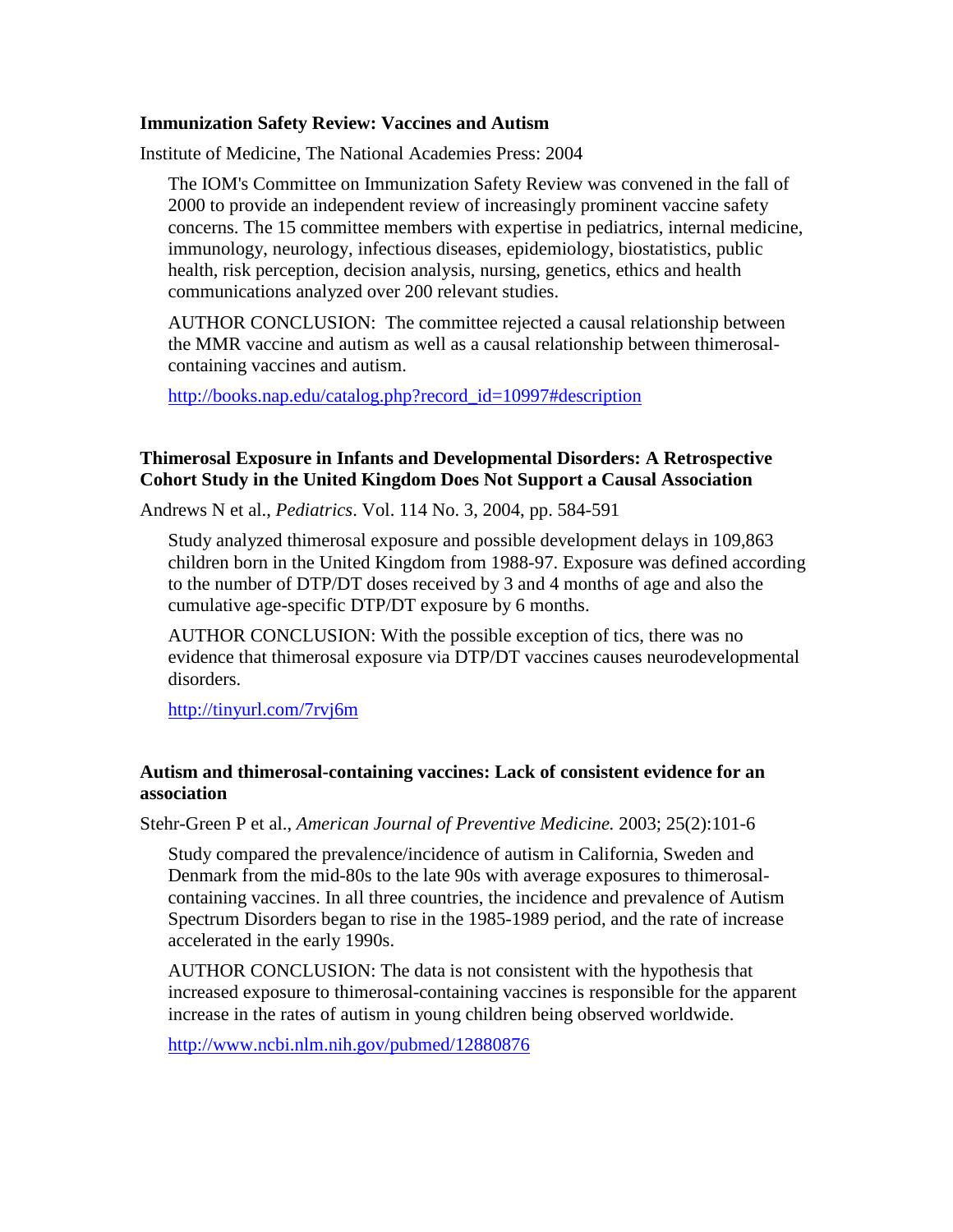#### **Thimerosal and the Occurrence of Autism: Negative Ecological Evidence From Danish Population-Based Data**

Madsen et al., *Pediatrics*; Vol. 112 No. 3, 2003, pp. 604-606

Analyzed data from the Danish Psychiatric Central Research Register recording all psychiatric admissions since 1971, and all outpatient contacts in psychiatric departments in Denmark since 1995. There was no trend toward an increase in the incidence of autism during that period when thimerosal was used in Denmark, up through 1990. From 1991 until 2000 the incidence increased and continued to rise after the removal of thimerosal from vaccines, including increases among children born after the discontinuation of thimerosal.

AUTHOR CONCLUSION: The discontinuation of thimerosal-containing vaccines in Denmark in 1992 was followed by an increase in the incidence of autism. The data do not support a correlation between thimerosal-containing vaccines and the incidence of autism.

[http://tinyurl.com/5omq4u](http://www.ncbi.nlm.nih.gov/pubmed/12949291?ordinalpos=1&itool=EntrezSystem2.PEntrez.Pubmed.Pubmed_ResultsPanel.Pubmed_DefaultReportPanel.Pubmed_RVDocSum)

#### **Association Between Thimerosal-Containing Vaccine and Autism**

Hviid et al., *Journal of the American Medical Association, 2003; 290(13):1763-6*

Study of 467,000 children born in Denmark between 1990 and 1996 compared children who were vaccinated with a thimerosal-containing vaccine to children who received a thimerosal-free formulation of the same vaccine. The risk of autism and other autism spectrum disorders did not differ significantly between children vaccinated with thimerosal-containing vaccine and children vaccinated with thimerosal-free vaccine.

AUTHOR CONCLUSION: The results do not support a causal relationship between childhood vaccination with thimerosal-containing vaccines and development of autistic-spectrum disorders.

[http://tinyurl.com/5rtzjd](http://www.ncbi.nlm.nih.gov/pubmed/14519711?ordinalpos=2&itool=EntrezSystem2.PEntrez.Pubmed.Pubmed_ResultsPanel.Pubmed_DefaultReportPanel.Pubmed_RVDocSum)

## **Thimerosal Exposure in Infants and Developmental Disorders: A Prospective Cohort Study in the United Kingdom Does Not Support a Causal Association**

Heron et al., *Pediatrics.* Vol. 114 No. 3, 2004, pp. 577-583

The researchers monitored the thimerosal exposure of more than 14,000 children born in the UK between 1991 and 1992. The age at which doses of thimerosal-containing vaccines were administered was recorded, and measures of mercury exposure by 3, 4 and 6 months of age were calculated and compared with measures of childhood cognitive and behavioral development covering from 6 to 91 months of age.

AUTHOR CONCLUSION: No convincing evidence was found that early exposure to thimerosal had any deleterious effect on neurologic or psychological outcome.

<http://pediatrics.aappublications.org/cgi/content/abstract/114/3/577>